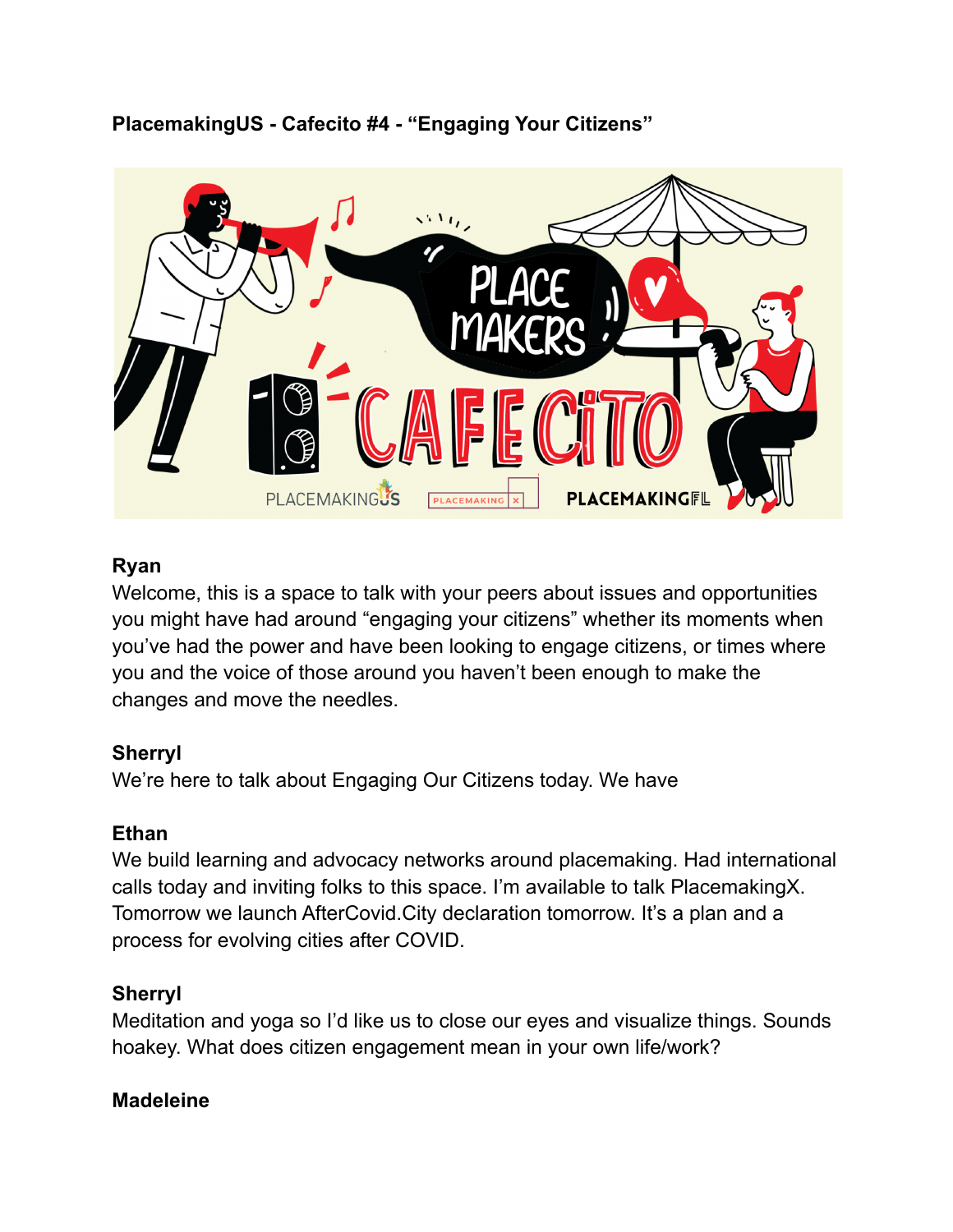Beginning of organizing South Park, hubs of democratic power in every city. Even a karate club, a choir group, churches, beginning of community engagement starts by connecting with former groups

## **Ryan**

Very de Tocqueville!

**Sherryl** How do you find these hubs?

#### **Madeleine**

By making a list of who they are

#### **Ryan**

One thing I hear a lot is asking people you meet with, who you should meet with and keep going down the wormhole!

#### **Michelle**

The way I looked at community engagement was the wrong approach when I was elected. We take peoples sense of agency away. We take away what's powerful in the community. The smallest scale is neighborhood of 5,000-6,000, when we take that away. We are currently so polarized so the bigger systems of government are challenged to have productive dialogue. Sustainable community engagement is about welcoming everybody at all levels. We emerge through networks. Don't count on the government to save you. The resources are within democracy. Big fan of Cormac Russel in the UK and have evolved my thinking.

## **Sherryl**

That's very frustrating

## **Michele**

Through **Metropolitan Water District** tour of California gives board the opportunity to give local resident leaders tours to understand water rights and how water works, where it comes from and what the infrastructure looks like. It's an old program that started with the Hoover Dam. I'm probably one of the only electeds who brought residents from my own community versus consultants who sometimes get invited.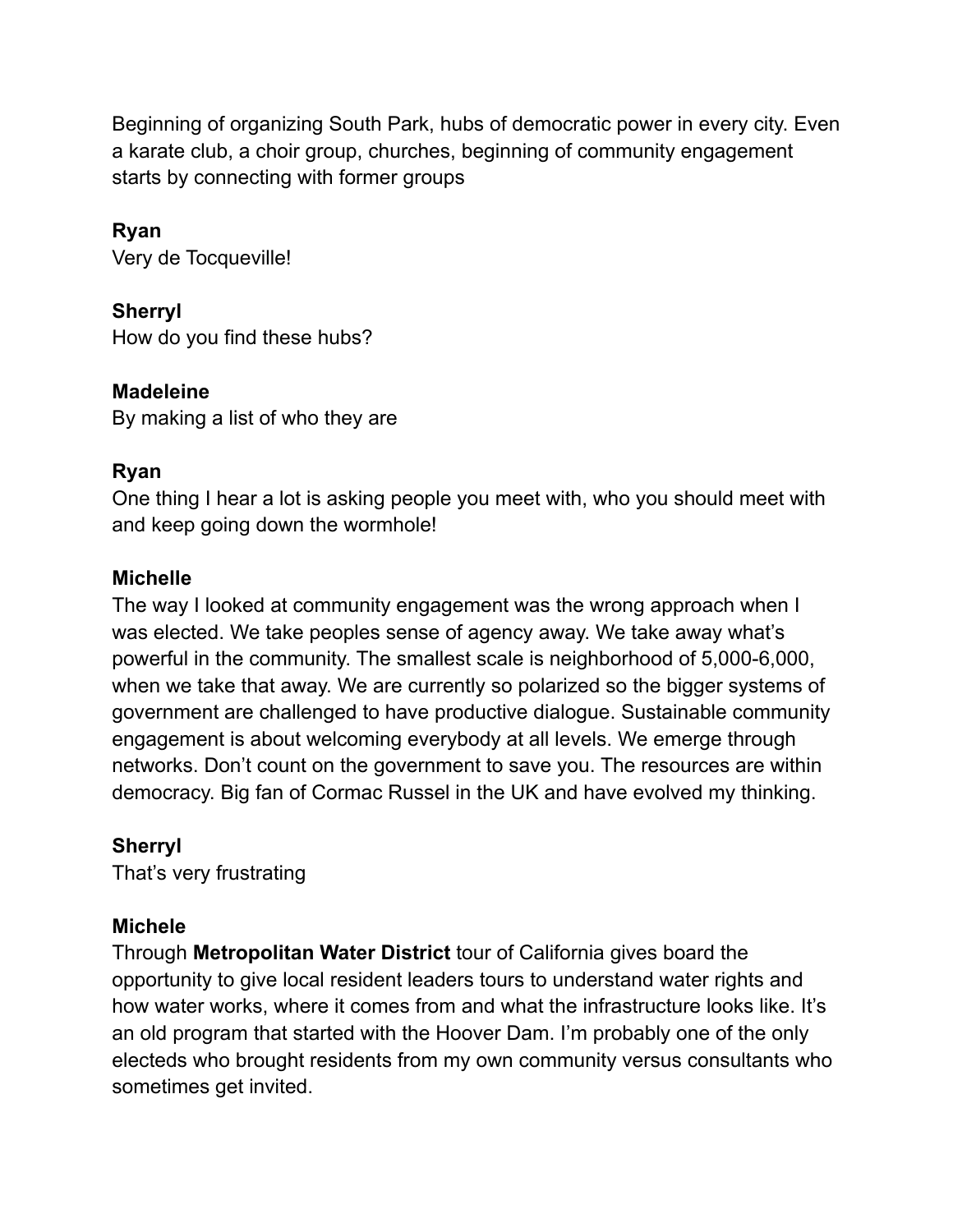## **Asiyah**

Camden Arts organization. People always think of Camden from a deficit. We have a challenge of people recognizing their own agency/efficacy. What we decided to do was go a little bit younger and introduced Social Justice through Collage Quilting at schools. We look at issues like why are there so much pollution. Why are there no grocery stores? We give these tools to young people to understand/articulate what is their reality. It's a long game. These kids are in 5th-7th grade. Engage citizenry in Camden.

## **Sherryl**

Can you elaborate on what this looks like?

## **Asiyah**

We read a poem and reflect and so that identity and feelings can be explored. We then have art supplies and an instruction set.

## **Cade**

We've done a number of causal dip your toes into engagement things. Giving tours is one of my favorite ways to do that. People have been around the community. They like to imagine what the community used to be like. Topic of land use or parking lot distribution. I recently got some codes in front of the council. I almost found myself wanting to stifle democracy to get these things passed. I don't feel great about that but wanted to acknowledge it.

## **David**

How do we organize the community to use the same language?

# **Sherryl**

I use really populist terms and simple questions like "how do you go there?" Use tools anyone can access like Asiyah's idea of collaging is different than giving someone a survey. The true answer is deeper than of

## **Michelle**

Community engagement is a strategic action. That's why PICO network and others have come around and specified ground rules for moving processes. Last night someone was describing a park and how to move it to be activated and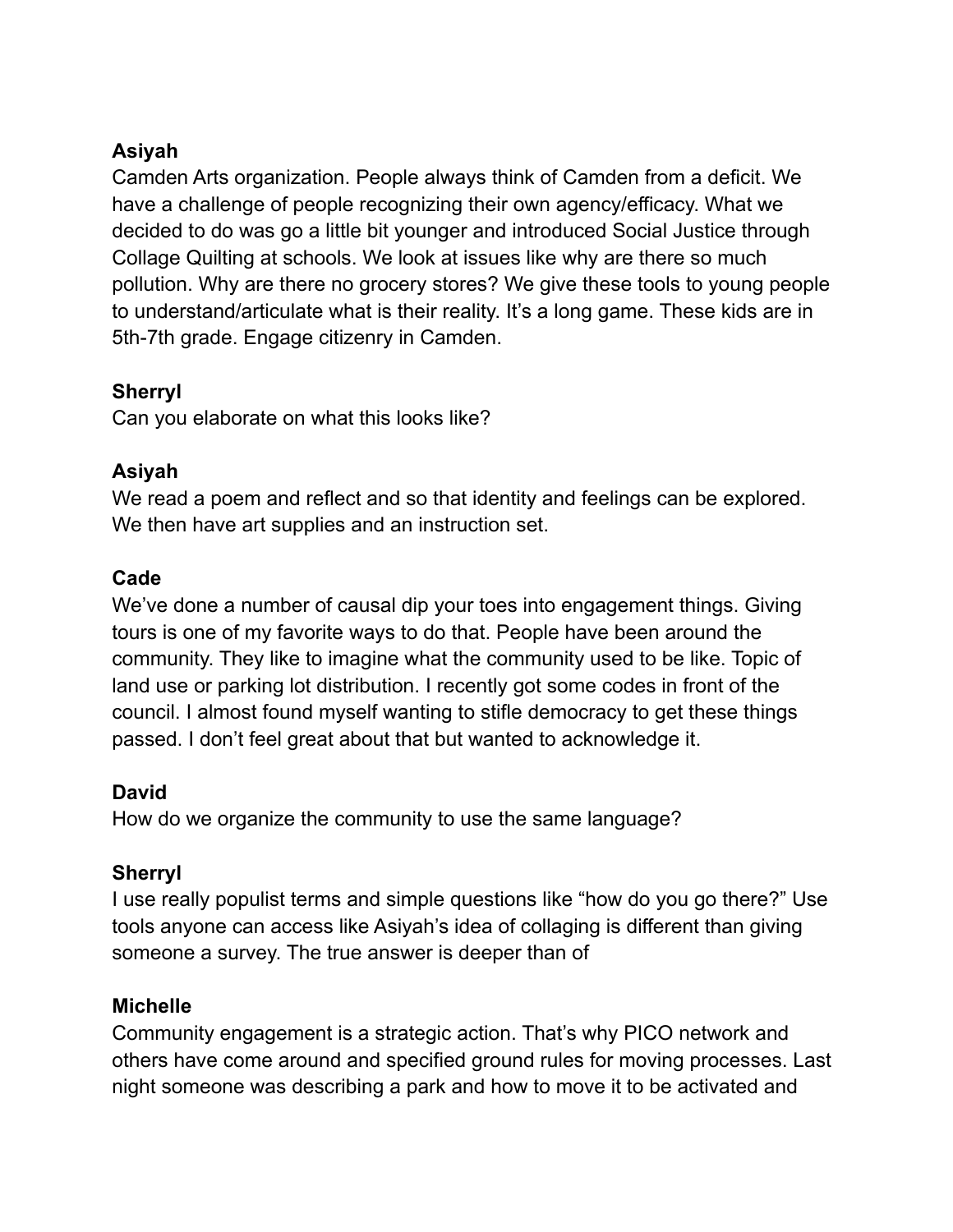thew time it took and what I learned from the Pomegranete center, there needs to be movement and meetings if there is no momentum than it falls apart. (https://pomegranatecenter.org/)

## **Ryan**

For me, I find the best way is to define terms with the group in front of you.

## **Asiyah**

We're not adamant that people use the term intersectionality or specific terms. We adopt all languages.

# **Dave**

I was gonna offer a little bit of context. The word we're having trouble with is "affordabiity" as prices raise, we are having trouble with these types of terms as they get tossed around. Our projects are public-private partnerships. The pain point is everything is expensive.

# **Ryan**

Ethan and I saw two girls holding a sign in a park "Talk to us about Queer Love" and they created positive space for a generative discussion on the topic so maybe you could have folks on benches saying "What does affordable mean to you?" which might evolve the discussion further.

# **Michele**

Margaret Whitley, she's a hero of mine. Her book, "Who do you choose to be for this time?" Friend with Gracely Boggs in relation to community engagement and real tools. She utilized those and capitalized on those. Language matters because of our lived experience and our culture. Book by Brene Brown called "Atlas of the Heart." We're not even using words correctly. Today, affordable housing is "attainable" housing since there are geographic/market differences with wide disparities.

## **Madeleine**

You really have to know the people and tools that is required. Sometimes we're too into our tools and it might not be the right one.

# **Sherryl**